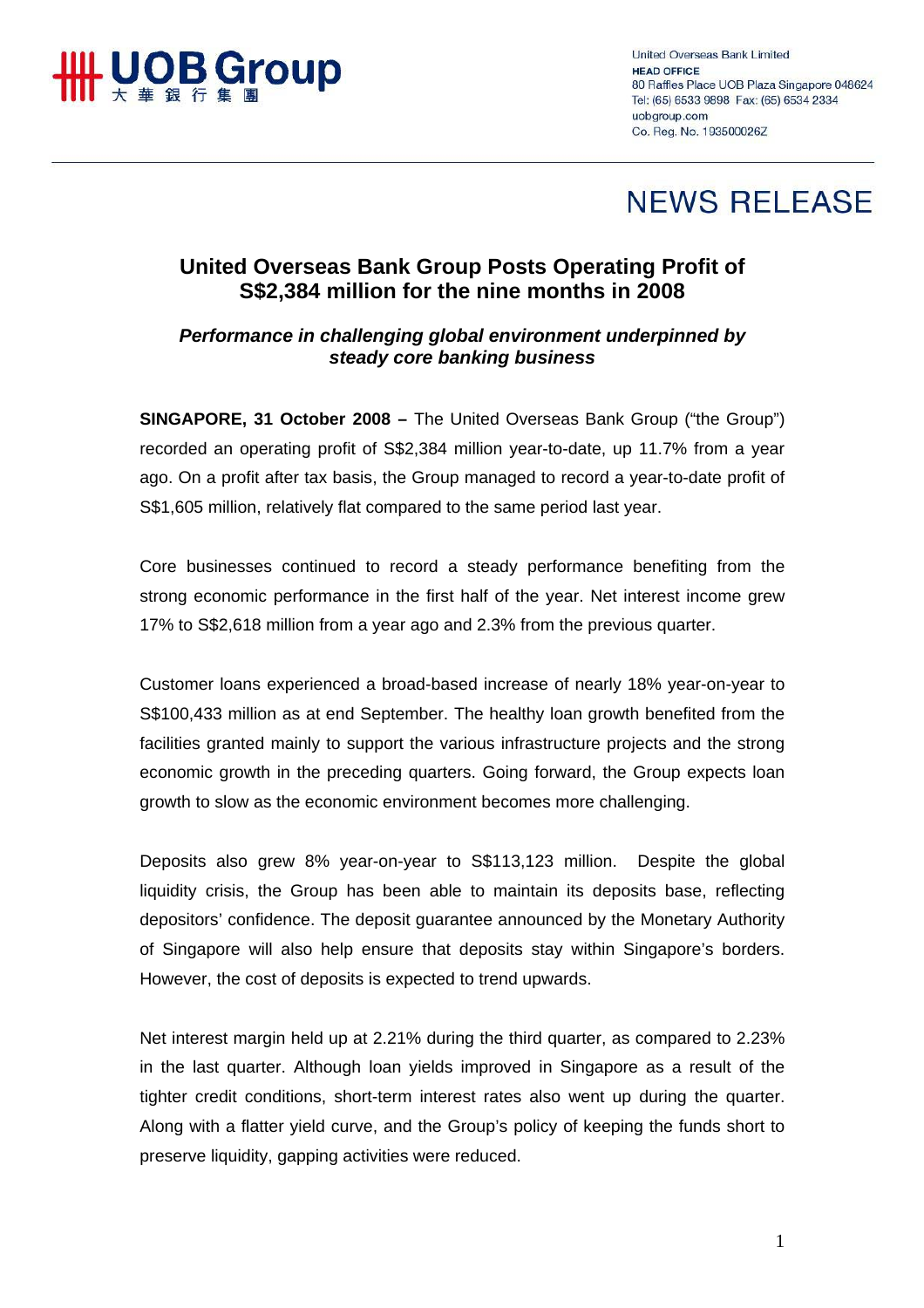Non-interest income was adversely impacted by the lack of investor confidence in the global markets. A sharp decline in worldwide equity prices and widening credit spreads for fixed income securities in the third quarter caused non-interest income to fall to S\$319 million. This represented a reduction of 42% as compared to the last quarter. Fee and commission income from fund management and market-related activities, as well as trading and investment income, were all significantly impacted.

The Group continued to be disciplined in its expense control with overall expenses growing only 3.8% from a year ago and down 2.8% from the last quarter. Expense-income ratio was 38.9% for the nine months ended September 2008, an improvement from the 40.7% of the same period last year.

Despite the drastic measures employed by major central banks, it is increasingly evident that economies will slow and businesses will be impacted. The Group's operating profit of S\$709 million for the quarter was 21.7% lower than the previous quarter.

Impairment charges for the first 9 months also increased significantly by 148% to S\$427 million from a year ago. The increase was primarily the result of higher individual charges on loans (S\$142 million) and debt and other securities (S\$101 million). In view of the expected slow down in the global economy, the Group provided another S\$184 million in collective impairments. This brings the coverage ratio of total provisions to NPLs at 127%. Total impairment for the third quarter was S\$158 million, a 12.5% drop as compared to the preceding quarter.

NPL ratio continued to remain low at 1.5% as at 30 September 2008, an improvement from 2.3% a year ago. The Group will continue to closely monitor its loans portfolio for early signs of weakness. With a strong coverage ratio, it will be in a better position to cushion the impact of any deterioration in asset quality.

In view of the uncertainty and volatility in the external environment, the Group continued to focus on strengthening its balance sheet. Its diversified loans portfolio and strong liquidity position should provide a strong platform to weather further economic shocks. Loans-to-Deposits ratio was 88.8% as at 30 September 2008.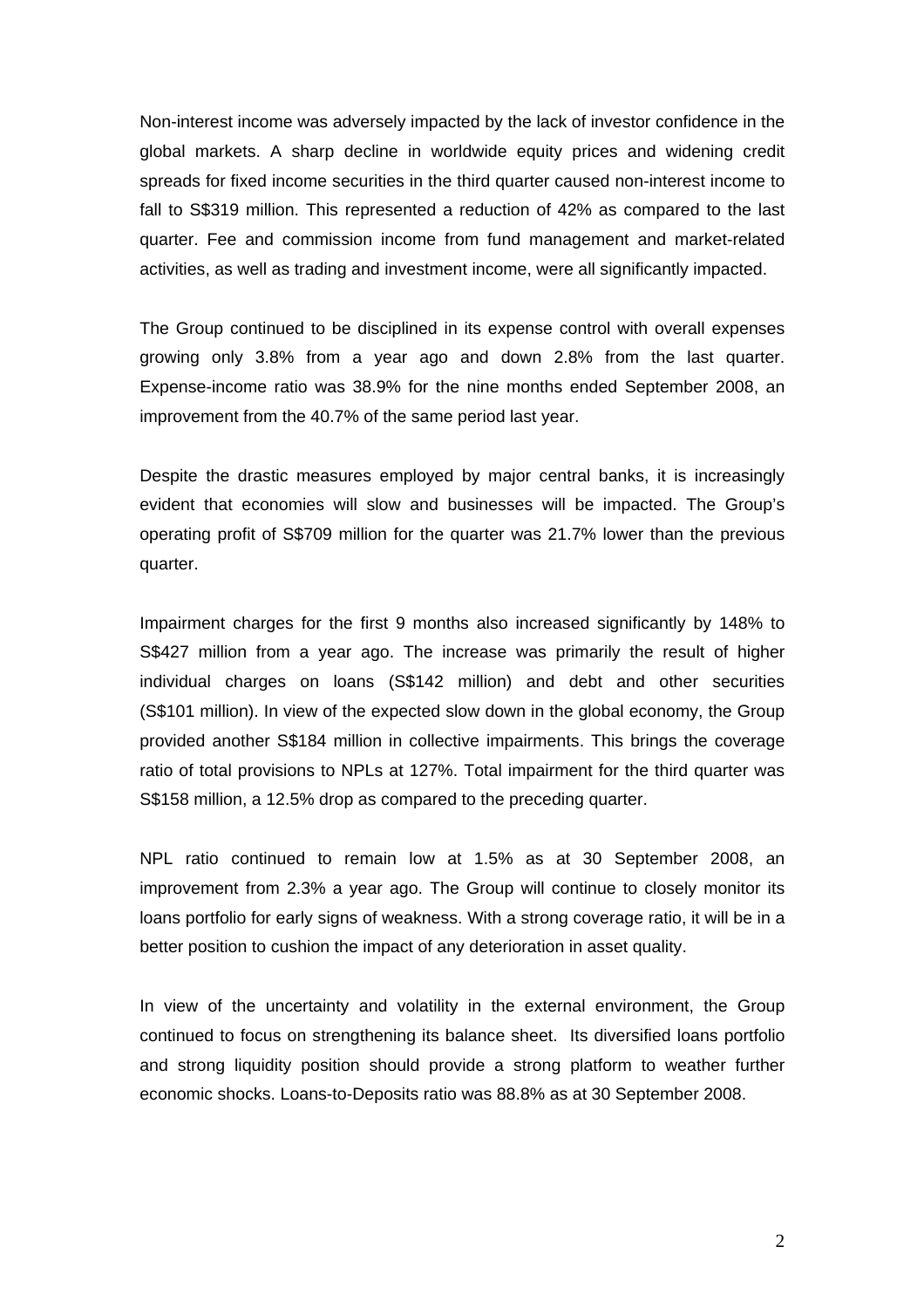Total exposure to collateralised debt obligations (CDO) remains unchanged at S\$274 million, adjusted for translation differences. Of this, S\$85 million in Asset-backed Securities CDO had been fully provided for since March 2008. Of the remaining S\$189 million in the Corporate CDO portfolio, a further collective impairment allowance of S\$37 million was made this quarter, bringing the total allowance to S\$114 million, giving total Corporate CDO a coverage ratio of 60%.

The Group's capital base was further strengthened in September 2008 when investors subscribed to S\$1.32 billion of UOB's non-cumulative, non-convertible preference shares. Tier 1 Capital Adequacy Ratio (CAR) improved to 11.2% and total CAR was at 15.5% as at end September 2008. These were 5.2% points and 5.5% points above the Monetary Authority of Singapore's minimum requirements.

Mr Wee Ee Cheong, the UOB Group's Deputy Chairman and Chief Executive Officer said, "The Group's latest set of numbers are not unexpected, given the unprecedented market developments in the past nine months, and especially in the last quarter. Despite the continued market turmoil, our core business, fundamentals and balance sheet remain sound. We are mindful of the fast changing global banking landscape, the intense liquidity and credit squeeze in the global system. The impact of de-leveraging and credit crunch will be increasingly evident in the real economy.

While companies brace themselves for tougher times ahead, it is important not to be caught in the bubble of 'extreme pessimism'. We should also not lose sight of long-term objectives and should selectively seize opportunities to build our core franchise.

As a steady, committed player in this region, UOB will continue to be vigilant in monitoring and managing risks, and prudent and disciplined in the way we operate. Beyond the turbulent period, we have confidence in Asia's resilience and long-term growth prospects, and remain focused on our goal of building a premier regional bank."

- ends –